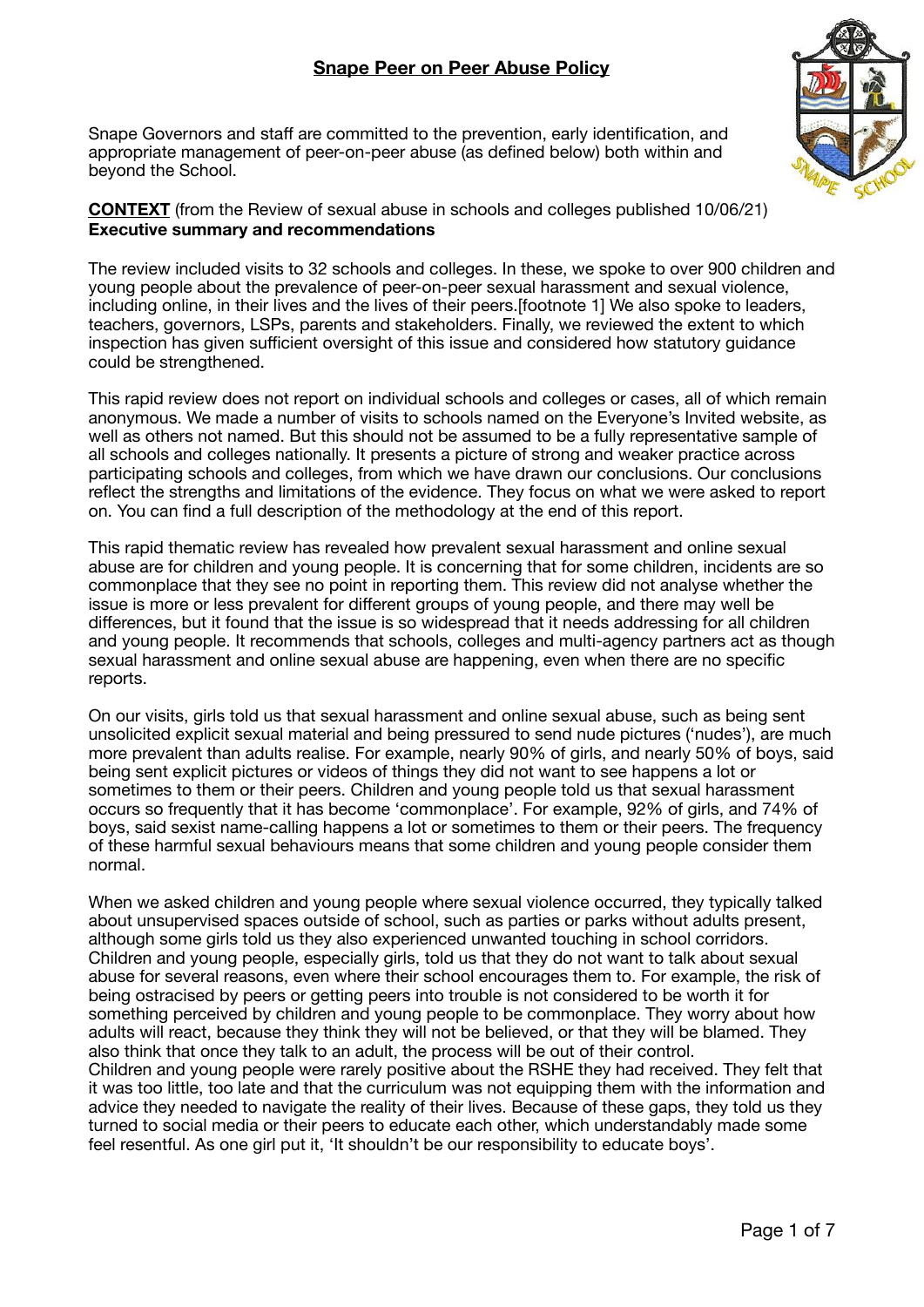# **CONTEXT** (from the Review of sexual abuse in schools and colleges published 10/06/21) **Executive summary and recommendations (Continued)**

In the schools and colleges we visited, some teachers and leaders underestimated the scale of the problem. They either did not identify sexual harassment and sexualised language as problematic or they were unaware they were happening. They were dealing with incidents of sexual violence when they were made aware of them, and following statutory guidance. But professionals consistently underestimated the prevalence of online sexual abuse, even when there was a proactive whole-school approach to tackling sexual harassment and violence.

In light of this, even where school and college leaders do not have specific information that indicates sexual harassment and online sexual abuse are problems for their children and young people, they should act on the assumption that they are. Leaders should take a whole-school/ college approach to developing a culture where all kinds of sexual harassment and online sexual abuse are recognised and addressed. To achieve this, schools and colleges need to create an environment where staff model respectful and appropriate behaviour, where children and young people are clear about what is acceptable and unacceptable behaviour, and where they are confident to ask for help and support when they need it.

# **Snape School:**

The recent Review of sexual abuse in schools and colleges published 10 June 2021 reveals alarming findings around the prevalence of sexual abuse, the lack of willingness (for many reasons) to report it and the general feeling that it's just common place and nobody can do anything about it. We need to change this and make sure all in our school family understand that peer on peer abuse is unacceptable and has no place in our school.

Our aim is to ensure that "all staff should be able to reassure victims that they are being taken seriously and that they will be supported and kept safe. A victim should never be given the impression that they are certain a problem by reporting abuse, sexual violence, or sexual harassment. Nor should a victim ever be made to feel ashamed for making a report.' (KCSIE Para 18 Sept 21)

This is the School's overarching policy for any issue that could constitute peer-on-peer abuse. It relates to, and should be read alongside, the School's Safeguarding & Child Protection Policy (please see others below)

### **Introduction**

Keeping Children Safe in Education 2021 states that Governing bodies and proprietors should ensure that their child protection policy includes:

• procedures to minimise the risk of peer on peer abuse;

• how allegations of peer on peer abuse will be recorded, investigated and dealt with; • clear processes as to how victims, perpetrators and any other child affected by peer on peer abuse will be supported;

• a clear statement that abuse is abuse and should never be tolerated or

passed off as "banter", "just having a laugh" or "part of growing up";

• recognition of the gendered nature of peer on peer abuse (i.e. that it is

more likely that girls will be victims and boys perpetrators), but that all peer

on peer abuse is unacceptable and will be taken seriously; and

• the different forms peer on peer abuse can take.

The guidance also states that Governing bodies should ensure their Child Protection and Safeguarding Policy reflects the fact that additional barriers can exist when recognising abuse and neglect in this group of children (Children with special educational needs (SEN) and disabilities) These can include being more prone to peer group isolation than other children.

While it is recommended that Peer on Peer abuse is associated with the Child Protection and Safeguarding Policy, due to the sensitive nature and specific issues involved with peer on peer abuse this separate policy guidance template has been completed to annex to Snape Primary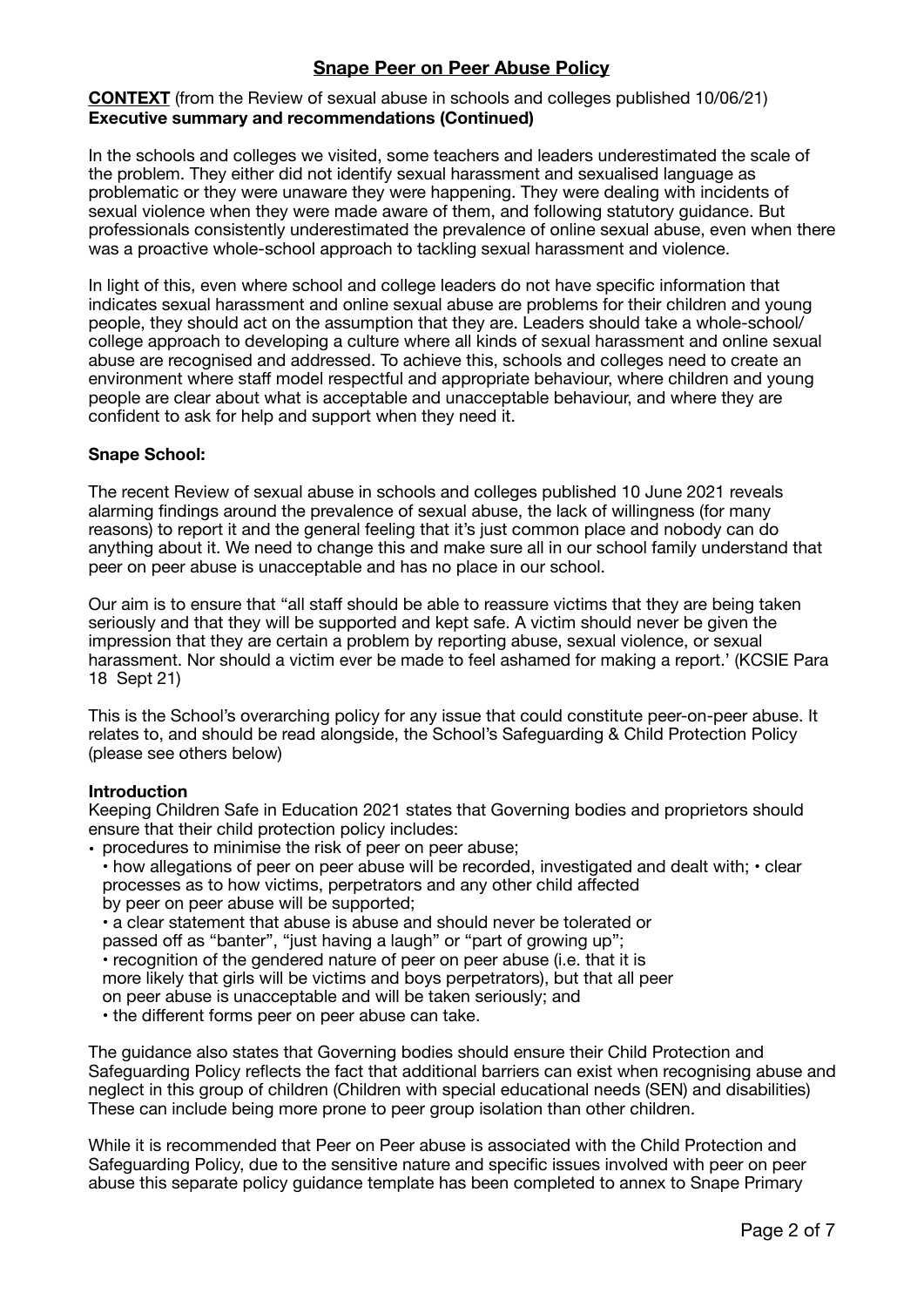School Child Protection and Safeguarding Policy. This policy should also be read in conjunction with the Behaviour Policy and E-safety policy.

At Snape Primary School, we are committed to the prevention, early identification and appropriate management of peer on peer abuse and to ensure that any form of peer on peer abuse or sexually harmful behaviour is dealt with immediately and consistently. This will reduce the extent of harm to the young person and minimise the potential impact on that individual child's emotional and mental health and wellbeing.

This policy applies to governors and members of staff including volunteers.

## **Definition**

Peer-on-peer abuse is any form of physical, sexual, emotional and financial abuse, and coercive control exercised between children, and within children's relationships (both intimate and nonintimate), friendships, and wider peer associations.

Online peer-on-peer abuse is any form of peer-on-peer abuse with a digital element, for example, sexting, online abuse, coercion and exploitation, peer-on-peer grooming, threatening language delivered via online means, the distribution of sexualised content and harassment.

There is no clear boundary between incidents that should be regarded as abusive and incidents that are more properly dealt with as bullying, sexual experimentation etc. This is a matter of professional judgement. If one child or young person causes harm to another, this should not necessarily be dealt with as abuse.

However, it may be appropriate to regard a young person's behaviour as abusive if:

- There is a large difference in power (for example age, size, ability, development) between the young people concerned; or
- The perpetrator has repeatedly tried to harm one or more other children; or
- There are concerns about the intention of the alleged young person

If the evidence suggests that there was an intention to cause severe harm to the victim, this should be regarded as abusive whether or not severe harm was actually caused.

### **Vulnerabilities**

As a school we will recognise any child can be vulnerable to peer on peer abuse including:

- Individual and situation factors can increase a child's vulnerabilities to abuse by their peers such as the sharing of an image or photograph
- Children who are socially isolated from their peers
- Children who are questioning or exploring their sexuality may also be particularly vulnerable to abuse
- Children with certain characteristics such as sexual orientation, ethnicity, race or religious beliefs
- Children with Special Educational Needs and/or Disabilities (SEND)

# **Prevention**

As a school, we will minimise the risk of allegations against other pupils by:-

• In line with the Relationships Education, Relationships and Sex Education (RSE) and Health Education statutory guidance 2019, providing a developmentally appropriate PSHE syllabus (Character Education) which develops pupils understanding of acceptable behaviour, keeping themselves safe, the nature of peer on peer abuse and what is meant by consent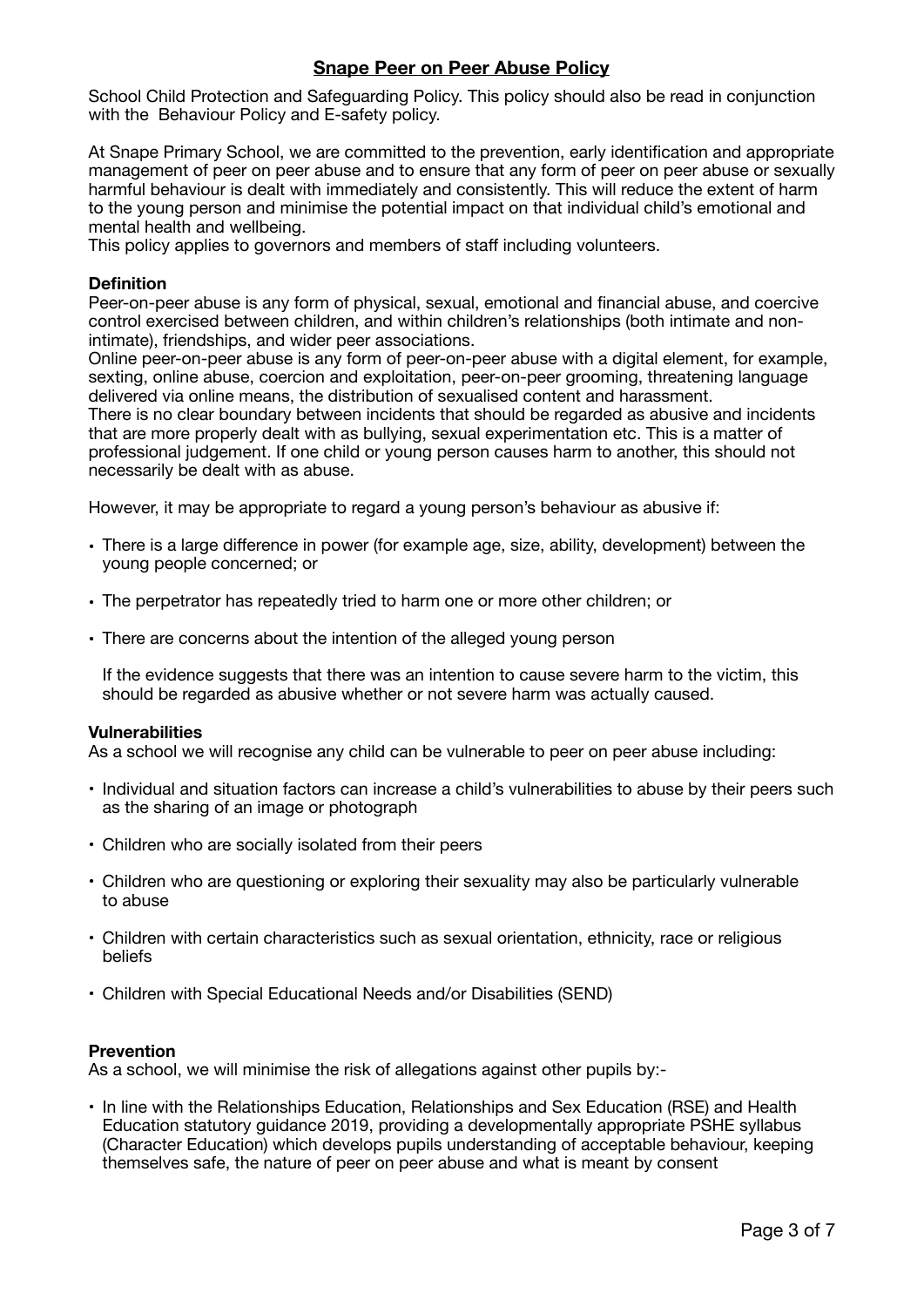- Having a robust Online safety programme which develops pupils' knowledge, understanding and skills, to ensure personal safety and self-protection when using the internet and social networking
- Having robust monitoring and filtering systems in place to ensure pupils are safe and act appropriately when using information technology in school
- Having systems in place for any pupil to raise concerns with staff, knowing that they will be listened to, believed and valued in a non-judgemental environment
- Delivering targeted work on assertiveness and keeping safe to all pupils
- When required, developing robust risk assessments & providing targeted work for pupils identified as being a potential risk to other pupils
- Creating a safe culture in school by implementing policies and procedures that address peer on peer abuse and harmful attitudes, promoting healthy relationships and attitudes to gender and sexuality

## **Allegations against other pupils which are safeguarding issues**

Occasionally, allegations may be made against pupils by other young people in the school, which are of a safeguarding nature. Safeguarding issues raised in this way may include physical abuse, emotional abuse, sexual abuse, teenage relationship abuse and sexual exploitation, bullying, cyber bullying and sexting . It should be considered as a safeguarding allegation against a pupil if some of the following features are present.

The allegation:-

- Is made against an older pupil and refers to their behaviour towards a younger pupil or a more vulnerable pupil
- Is of a serious nature, possibly including a criminal offence
- Raises risk factors for other pupils in the school
- Indicates that other pupils may have been affected by this student
- Indicates that young people outside the school may be affected by this student

## **Sexual Violence**

Children can, and sometimes do, abuse their peers in a sexually violent way. Sexual violence refers to sexual offences under the Sexual Offences Act 2003 as described as:

Rape: A person (A) commits an offence of rape if: he intentionally penetrates the vagina, anus or mouth of another person (B) with his penis, B does not consent to the penetration and A does not reasonably believe that B consents.

Assault by Penetration: A person (A) commits an offence if: s/he intentionally penetrates the vagina or anus of another person (B) with a part of her/his body or anything else, the penetration is sexual, B does not consent to the penetration and A does not reasonably believe that B consents.

Sexual Assault: A person (A) commits an offence of sexual assault if: s/he intentionally touches another person (B), the touching is sexual, B does not consent to the touching and A does not reasonably believe that B consents

### **Physical Abuse**

Physical abuse may include, hitting, kicking, nipping, shaking, biting, hair pulling, or otherwise causing physical harm to another person. There may be many reasons why a child harms another and it is important to understand why a young person has engaged in such behaviour, including accidentally, before considering the action or sanctions to be undertaken.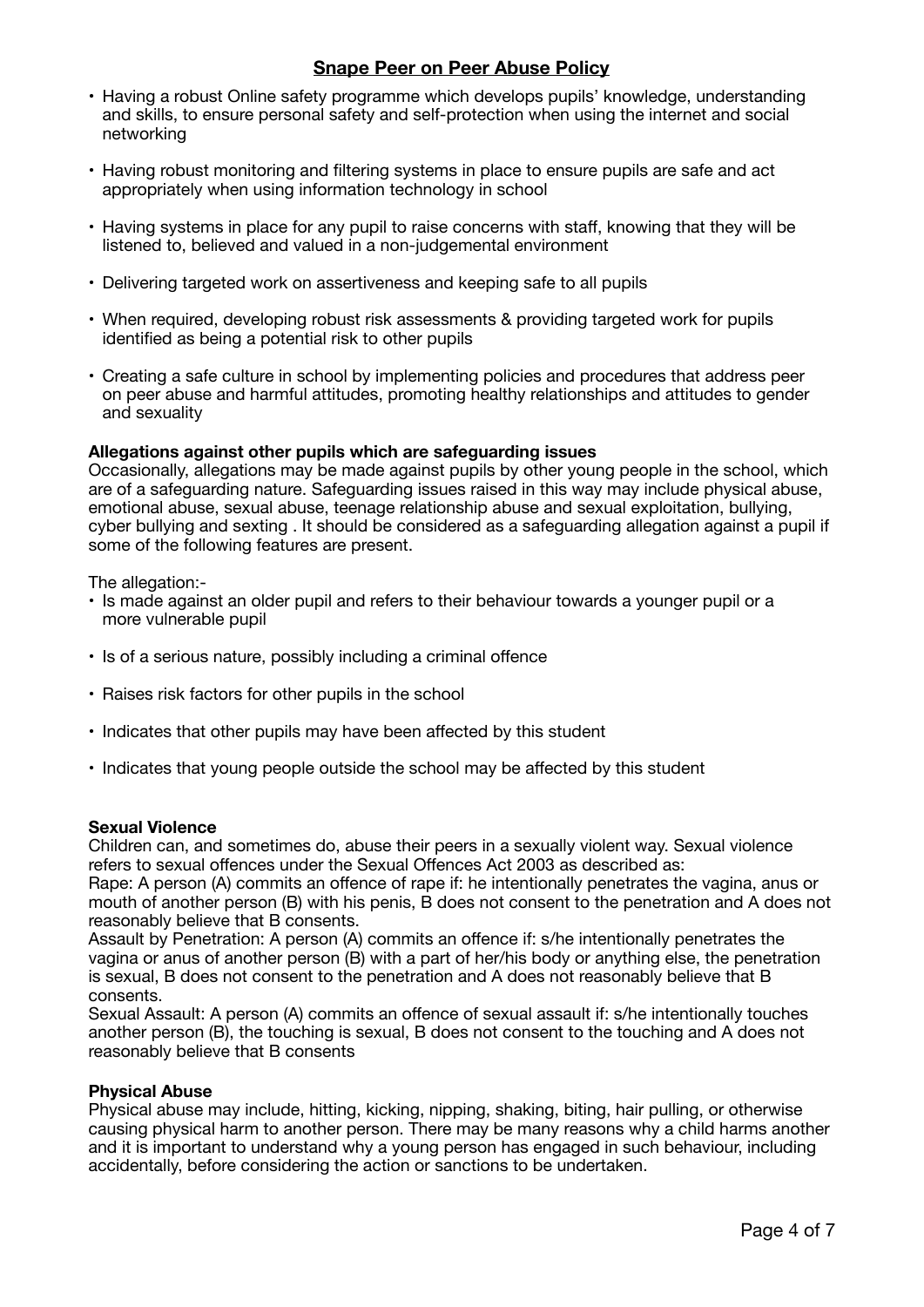### **Sexual Harassment**

Child on child Sexual Harassment is unwanted conduct of a sexual nature that can occur online and offline. Sexual harassment is likely to: violate a child's dignity, and/or make them feel intimidated, degraded or humiliated and/or create a hostile, offensive or sexualised environment. Sexual harassment can include:

- sexual comments, such as: telling sexual stories, making lewd comments, making sexual remarks about clothes and appearance and calling someone sexualised names;
- sexual "jokes" or taunting;
- physical behaviour, such as: deliberately brushing against someone, interfering with someone's clothes (schools and colleges should be considering when any of this crosses a line into sexual violence - it is important to talk to and consider the experience of the victim) and displaying pictures, photos or drawings of a sexual nature; and
- online sexual harassment. This may be standalone, or part of a wider pattern of sexual harassment and/or sexual violence. It may include:

non-consensual sharing of sexual images and videos;

sexualised online bullying;

unwanted sexual comments and messages, including, on social media; and sexual exploitation; coercion and threats

## **Bullying**

Bullying is unwanted, aggressive behaviour among school aged children that involves a real or perceived power imbalance. The behaviour is repeated, or has the potential to be repeated, over time. Both young people who are bullied and who bully others may have serious, lasting problems.

In order to be considered bullying, the behaviour must be aggressive and include:

- An Imbalance of Power: Young people who bully use their power—such as physical strength, access to embarrassing information, or popularity—to control or harm others. Power imbalances can change over time and in different situations, even if they involve the same people.
- Repetition: Bullying behaviours happen more than once or have the potential to happen more than once.

Bullying includes actions such as making threats, spreading rumours, attacking someone physically or verbally or for a particular reason e. g. size, hair colour, race, gender, sexual orientation, and excluding someone from a group on purpose.

### **Cyber bullying**

Cyber bullying is the use of phones, instant messaging, e-mail, chat rooms or social networking sites such as Facebook, Instagram and Twitter to harass threaten or intimidate someone for the same reasons as stated above. It is important to state that cyber bullying can very easily fall into criminal behaviour under the Communications Act 2003, Section 127 which states that electronic communications which are grossly offensive or indecent, obscene or menacing, or false, used again for the purpose of causing annoyance, inconvenience or needless anxiety to another could be deemed to be criminal behaviour. If the behaviour involves the taking, sharing or distributing indecent images of young people under the age of 18, then this is also a criminal offence under the Sexual Offences Act 2003. Outside of the immediate support young people may require in these instances, if a child is 10 and above, the school will have no choice but to involve the police to investigate these situations.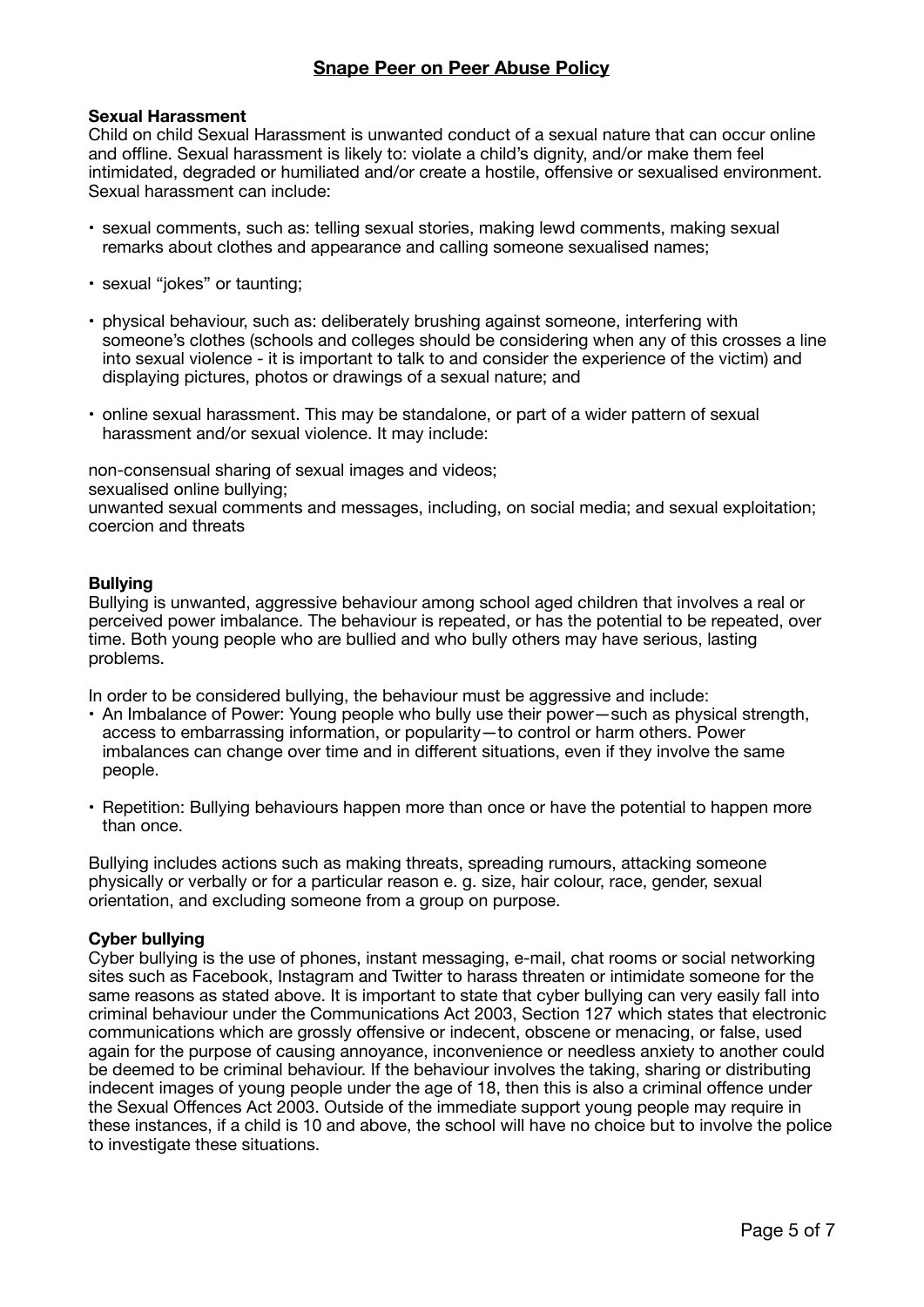## **Sexting**

Sexting is when someone sends or receives a sexually explicit text, image or video. This includes sending 'nude pics', 'rude pics' or 'nude selfies'. Pressuring someone into sending a nude picture can happen in any relationship and to anyone, regardless of their age, gender or sexual preference. However, once the image is taken and sent, the sender has lost control of the image and these images could end up anywhere. By having in their possession, or distributing, indecent images of a person under 18 on to someone else, young people are not even aware that they could be breaking the law as stated as these are offences under the Sexual Offences Act 2003.

## **Emotional Abuse**

Can include blackmail or extortion and may also include threats and intimidation. This harmful behaviour can have a significant impact on the mental health and emotional well- being of the victim and can lead to self harm.

## **Sexual Abuse and Harmful Sexual Behaviour**

Sexually harmful behaviour from young people is not always contrived or with the intent to harm others. There may be many reasons why a young person engages in sexually harmful behaviour and it may be just as distressing to the young person who instigates it as well as the young person it is intended towards. Sexually harmful behaviour may range from inappropriate sexual language, inappropriate role play, to sexually touching another or sexual assault/abuse. It can also include indecent exposure, indecent touching /serious sexual assaults or forcing others to watch pornography or take part in sexting.

### **Sexual Exploitation**

This can include encouraging other young people to engage in inappropriate sexual behaviour or grooming and recruiting members of the peer group into being sexually exploited by other young people or adults. It can also include photographing or videoing other children performing indecent acts.

### **Upskirting**

This typically involves taking a picture under a person's clothing without them knowing, with the intention of viewing their buttocks or genitals to obtain sexual gratification or cause the victim humiliation, distress or harm.

### **Initiation/hazing type violence and rituals**

Hazing or initiation ceremonies refers to the practice of rituals, challenges, and other activities involving harassment, abuse or humiliation used as a way of initiating a person into a group. Hazing is seen in many different types of social groups, including gangs, sports teams and school groups. The initiation rites can range from relatively benign pranks, to protracted patterns of behaviour that rise to the level of abuse or criminal misconduct. Hazing may include physical or psychological abuse. It may also include nudity or sexual assault. Staff need to be alert to such behaviour and act in line with their child protection and behaviour policies.

The school will recognise that the signs that a child may be suffering from peer-on peer abuse can also overlap with signs indicating other types of abuse and can include:

- failing to attend school, disengaging from classes or struggling to carry out
- school related tasks to the standard ordinarily expected,
- physical injuries,
- experiencing difficulties with mental health and/or emotional wellbeing,
- becoming withdrawn and/or shy; experiencing headaches, stomach aches,
- anxiety and/or panic attacks; suffering from nightmares or lack of sleep or